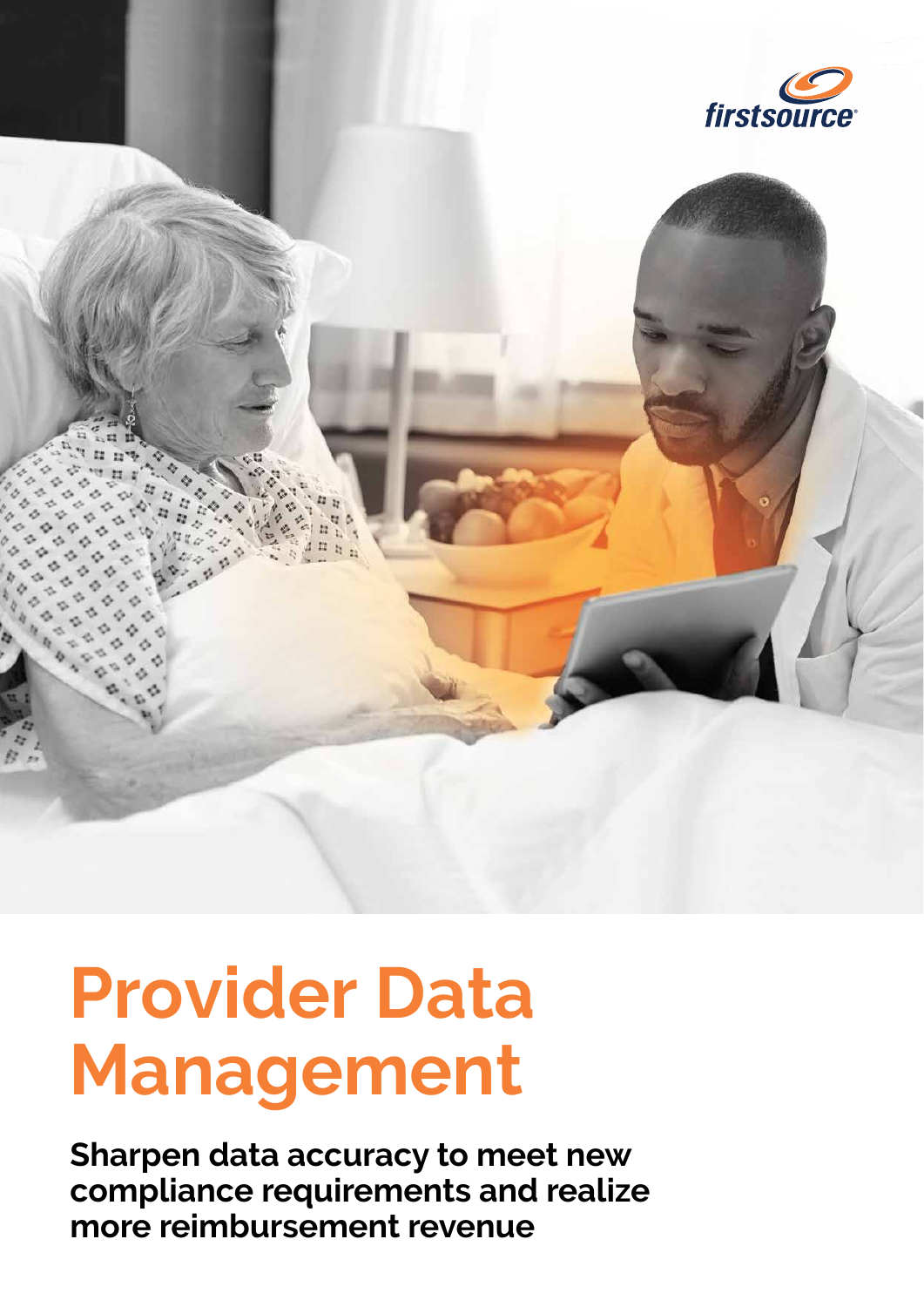

Provider data (demographics and affiliations) are constantly changing, which results in inaccurate information that drives up operating costs and decreases patient and provider satisfaction. Typically, **30% to 40% of health plan records for providers** contain errors or missing information. To increase claims reimbursement, providers must sidestep the following roadblocks:



**Incomplete sources of truth** across State Master File (MAP), variations in provider Book of Record and Core Admin Platform, and third-party sources



**Non-standardized dataflow** with missing attributes, fragmented outreach process for missing information, and inadequate rules for intake triage



**Gaps in workflow** due to inconsistent process handoffs between Health Plans and providers and poor exception management processes



**Data stewardship issues**  including incomplete/ inaccurate correspondence from providers and lack of enterprise standards and business rules and data definitions

### **Go from outdated to updated**

The **Consolidated Appropriations Act (CAA)**, which goes into effect on **Jan. 1, 2022**, mandates that providers verify and attest provider directory information at least once every **90 days,** and rapidly respond to member requests for information about in-network provider or facility – among other requirements.

Firstsource's digital-first Provider Data Management (PDM) solution can help providers to not only meet CAA requirements, but to realize more reimbursement revenue .We blend omnichannel provider outreach with automated updates to enhance both member and provider outcomes. Our solution integrates with current provider directory and listings to cultivate compliant, assessable and up-to-date data.

We can help you:

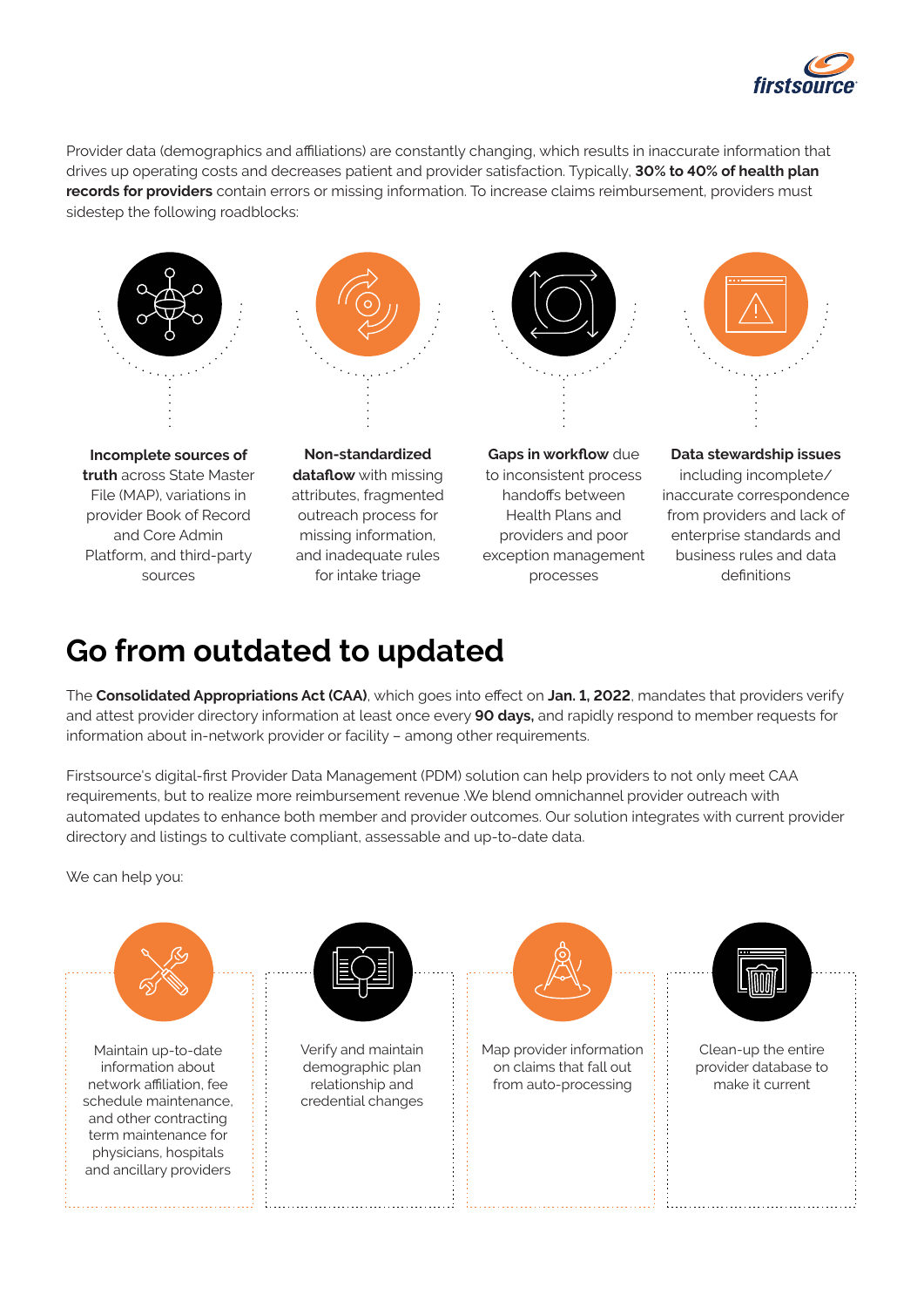

#### **Stay ahead with Firstsource**



**Reduce administrative burden and improve quality, resulting in more accurate and faster claims payments, and lower penalties and late payment interest** 



**Improve productivity and reap significant cost savings** 



**Reduce member churn by elevating the provider experience** 

## **Solution highlights**

- **Omnichannel outreach solution, spanning** Text, Email, Chat, Online Platform and Voice, increasing activation and engagement for Health Plans while enhancing convenience for Providers
- **Automated Provider updates** for rapid and accurate processing. PDM lends itself to Robotic Process Automation (RPA) as it involves simple, rules-based tasks using standardized and structured data such as adding a Provider to the directory or updating a practice location
- **Process mining** to reduce the friction in PDM, Fallout and Claims processes
- **Real time dashboards, alerts and insights** through reporting and analytics
- **Right shore** strategy for Medicare/Medicaid/Commercial directories
- **Dedicated staff** for manual outreach for non-responders and research